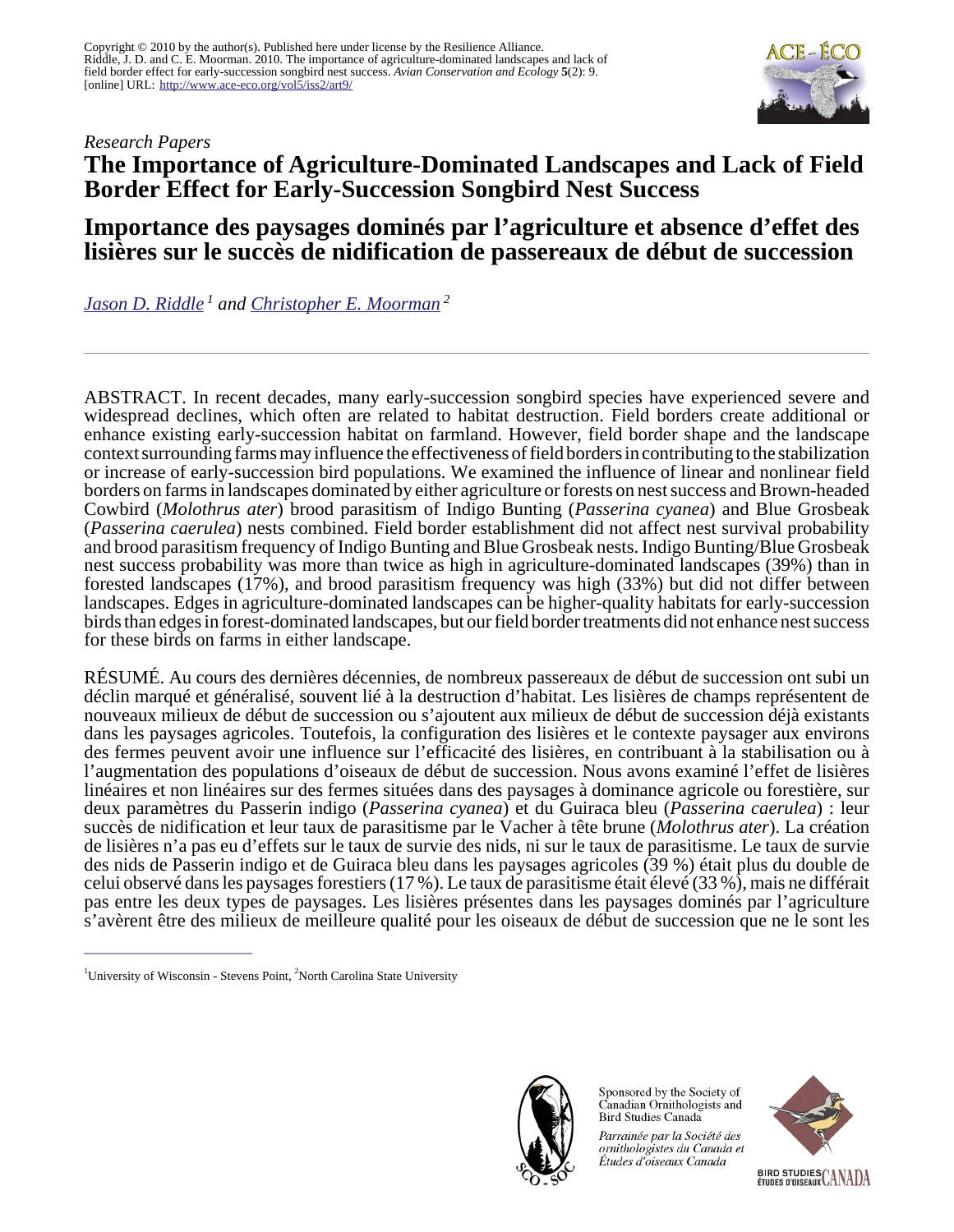lisières présentes dans les paysages dominés par les forêts. Les traitements que nous avons effectués sur les lisières n'ont toutefois pas permis d'augmenter le succès de nidification de ces oiseaux dans l'un ou l'autre des deux types de paysages.

Key Words: *early-succession birds; field borders; habitat shape; landscape context; nest parasitism; nest success*

#### **INTRODUCTION**

Many early-succession bird species have experienced significant and widespread declines over the past several decades (e.g., Askins 1993, Brawn et al. 2001, Hunter et al. 2001). Historically, early-succession birds, e.g., Northern Bobwhite (*Colinus virginianus*), Grasshopper Sparrow (*Ammodramus savannarum*), Indigo Bunting (*Passerina cyanea*), and Bachman's Sparrow (*Peucaea aestivalis*), depended on naturally occurring disturbance in habitats such as grasslands, shrublands, and savannas (Brawn et al. 2001). Declines in early-succession birds have occurred because of destruction or alteration of earlysuccession habitats via intensive agriculture, closed-canopy pine plantations, urbanization, fire suppression, and disruption of flooding cycles and events (Klimstra 1982, Brennan 1991, Askins 1993, Roseberry 1993, Brawn et al. 2001, Hunter et al. 2001). Now, many of these birds primarily use human-created habitats, such as clearcuts, pasture, rangeland, and row crops.

Field borders may be used to create, supplement, or enhance early-succession habitat on private agricultural lands (Dimmick et al. 2002, Smith et al. 2005*a*). We use the term 'field border' to refer to areas of maintained herbaceous vegetation, i.e., grass and/or forbs, sometimes with a temporary shrub component, along field margins, established specifically for wildlife, but also providing other environmental benefits (Smith et al. 2005*a*). When field borders are managed for Northern Bobwhite and other early-succession bird species, they usually are disturbed with periodic selective herbicide application for woody vegetation control and/or with mowing, disking, or burning every two to three years to keep them in a perpetual state of earlysuccession. Field borders have the potential to benefit birds by creating nesting and brood-rearing habitat, escape cover, and foraging opportunities. For example, field borders have been shown to

increase densities of wintering sparrows (Marcus et al. 2000, Smith et al. 2005*a*), early breeding season songbird nest density (Marcus 1998), breeding songbird abundance (Smith et al. 2005*b*), summer Northern Bobwhite abundance (Riddle et al. 2008), and Northern Bobwhite covey abundance (Puckett et al. 1995, Marcus 1998, Puckett et al. 2000, Palmer et al. 2005). Field borders also may enhance existing edge habitat. Linear strips of shrub habitat can soften hard forest edges, i.e., increase heterogeneity of edges by the addition or enhancement of an additional vegetation layer, and increase bird species richness and abundance (Morgan and Gates 1982, Fleming and Giuliano 1998). Herbaceous field borders with or without a shrub component may provide similar benefits. In the U.S., field border establishment and maintenance can be subsidized by federal and state programs such as the Conservation Reserve Program's Upland Bird Habitat Buffer (CP33; United States Department of Agriculture 2004) and North Carolina Wildlife Resources Commission's (NCWRC) Cooperative Upland habitat Restoration and Enhancement (CURE; Cobb et al. 2002). Government subsidies and the apparent benefits provided by field borders to a variety of bird species throughout the year make creation and maintenance of these habitats a potentially cost effective conservation solution for private landowners. However, little is known about how particular field border characteristics, such as shape or the surrounding landscape context, may influence their potential for songbird nest success.

Traditionally, field borders have been linear-shaped habitats to avoid alteration of farm activities (Stoddard 1931) or to minimize reductions in crop production (Morris 1998). However, narrow, linear habitats, because of their high edge-to-area ratios and the forest edges they may parallel, have the potential to act as population sinks for some birds by concentrating nest depredation and brood parasitism (e.g., Gates and Gysel 1978, Basore et al. 1986, Johnson and Temple 1990, Yosef 1994).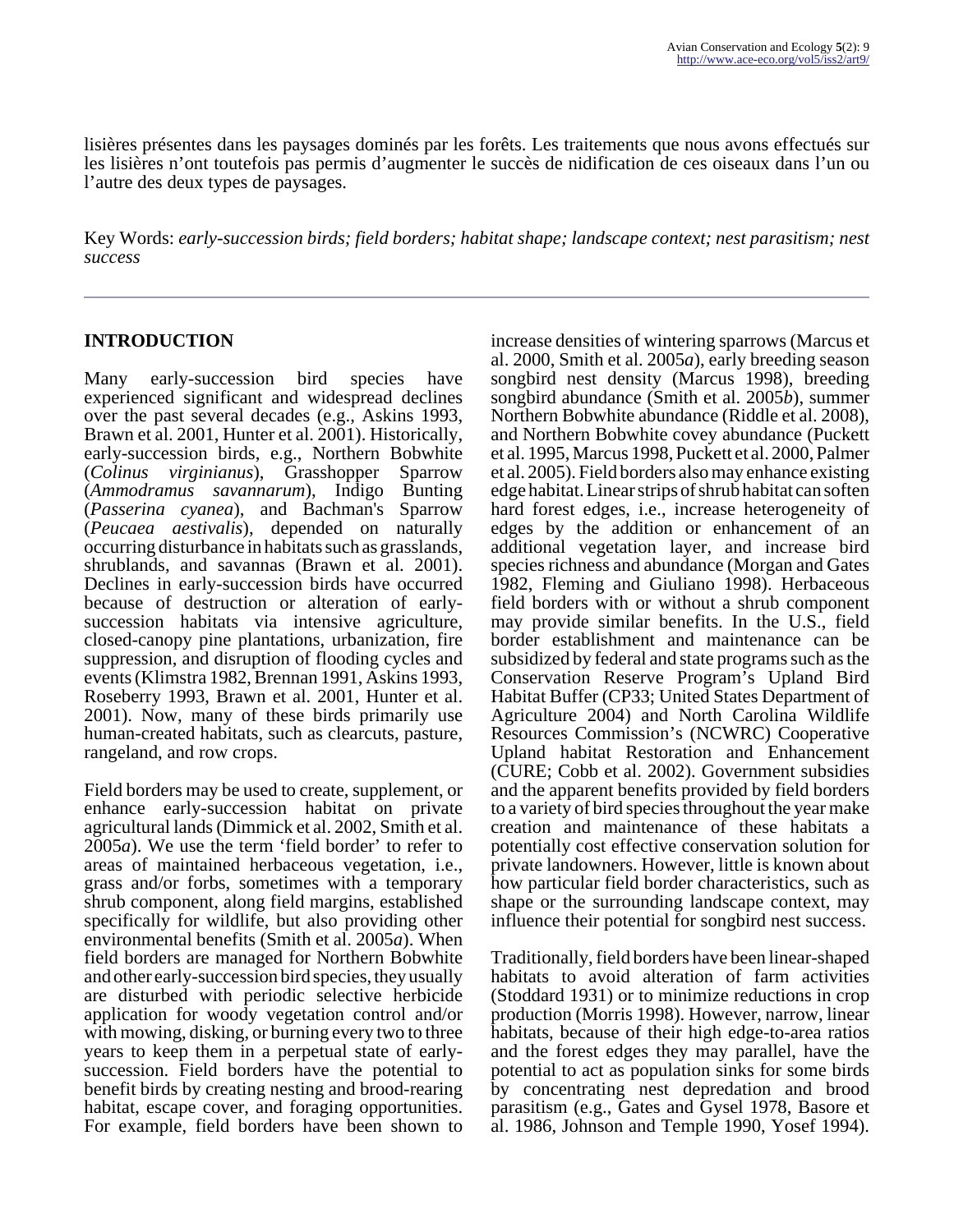Several studies have demonstrated increased numbers of birds or nests in linear habitats in agricultural settings (Shalaway 1985, Basore et al. 1986, Bryan and Best 1991, Smith et al. 2005*b*). Nest predators such as raccoons (*Procyon lotor*), striped skunks (*Mephitis mephitis*), and snakes may actively search linear habitats and field edges because of high nest densities, or may use linear habitats or edges as travel lanes and find nests incidentally (Crabtree et al. 1989, Durner and Gates 1993, Pedlar et al. 1997, Dijak and Thompson 2000). Therefore, birds that nest in linear habitats on farms may be especially vulnerable to nest depredation (but see Shalaway 1985). One potential solution to this problem is concentrating the same area of habitat into a nonlinear border, which may help reduce negative edge effects by decreasing edge-to-area ratios (Johnson and Temple 1990).

Habitat patches and edges can be influenced by landscape context (Andren 1995, Donovan et al. 1997). Thus, the effectiveness of local management efforts, such as field borders, may vary depending on the landscape context in which they occur. Bird abundance, nest survival, and brood parasitism rates in conservation buffers, strip vegetation, or grassland fragments can be influenced by landscape-level features such as the amount and proximity of woodlands (e.g., Arnold 1983, Johnson and Temple 1990). Similarly, nest depredation and brood parasite abundance along forest edges can be influenced by the amount of forest or agriculture in the surrounding landscape (Donovan et al. 1997).

Landscape context may become an increasingly important criterion for field border establishment for Northern Bobwhite in many areas of the United States (Roseberry and Sudkamp 1998, Riddle et al. 2008). For example, Riddle et al. (2008) demonstrated that Northern Bobwhite populations increased more after the establishment of field borders on farms in agriculture-dominated landscapes than in forest-dominated landscapes. Indeed, in the U.S., NCWRC already limits enrollment in the CURE program to landowners in landscapes with high percentages of row crop agriculture. However, field borders often are established along field-forest edges, which many researchers view as potential ecological traps for songbirds, especially in agricultural settings (Gates and Gysel 1978, Heske et al. 1999). Land managers may not be as eager to create early-succession habitat and enhance forest edges on farms for Northern Bobwhite if the landscapes in which these

farms occur are deleterious for early-succession songbirds such as Indigo Buntings and Blue Grosbeaks (*Passerina caerulea*).

We examined nest success and brood parasitism rates of Indigo Buntings and Blue Grosbeaks on farms with linear and nonlinear field borders in landscapes dominated by either agriculture or forests. We hypothesized that nest success and the proportion of brood parasitized nests would be affected differently by the establishment of linear vs. nonlinear field borders and by the landscape context, i.e., agriculture-dominated vs. forestdominated, surrounding farms.

## **METHODS**

#### **Study sites**

We studied field borders on 12 commercial hog farms owned by Murphy-Brown, LLC. Farms were located throughout the southern Coastal Plain of North Carolina in the following counties: Bladen, Duplin, Pender, Sampson, and Robeson (Fig. 1). The typical hog farm in eastern North Carolina consists of one or more hog houses, i.e., containment areas for hog production, lagoons for hog waste containment, and spray fields, i.e., row crop, hayfield, and/or pasture, for nutrient management. Our farms were selected from a pool of over 200 company farms to minimize potentially confounding differences among farms such as timber harvests and crop rotations. The farms in our study were all on a full or partial rotation of corn, soybeans, and wheat although a few farms occasionally grew cotton on some fields.

## **Experimental design**

We employed a balanced 2 x 2 factorial design with field border shape, i.e., linear or nonlinear, and landscape context, i.e., agriculture- or forestdominated, as the two factors. Therefore, each treatment combination had 3 replicate farms. Field borders were established at the edges of row crop fields by allowing demarcated areas to go fallow after crop harvest. In 2004, field border locations were demarcated based on patterns of waste application, requirements for farm machinery operation, and advice given by farm technicians and other Murphy-Brown, LLC personnel. All field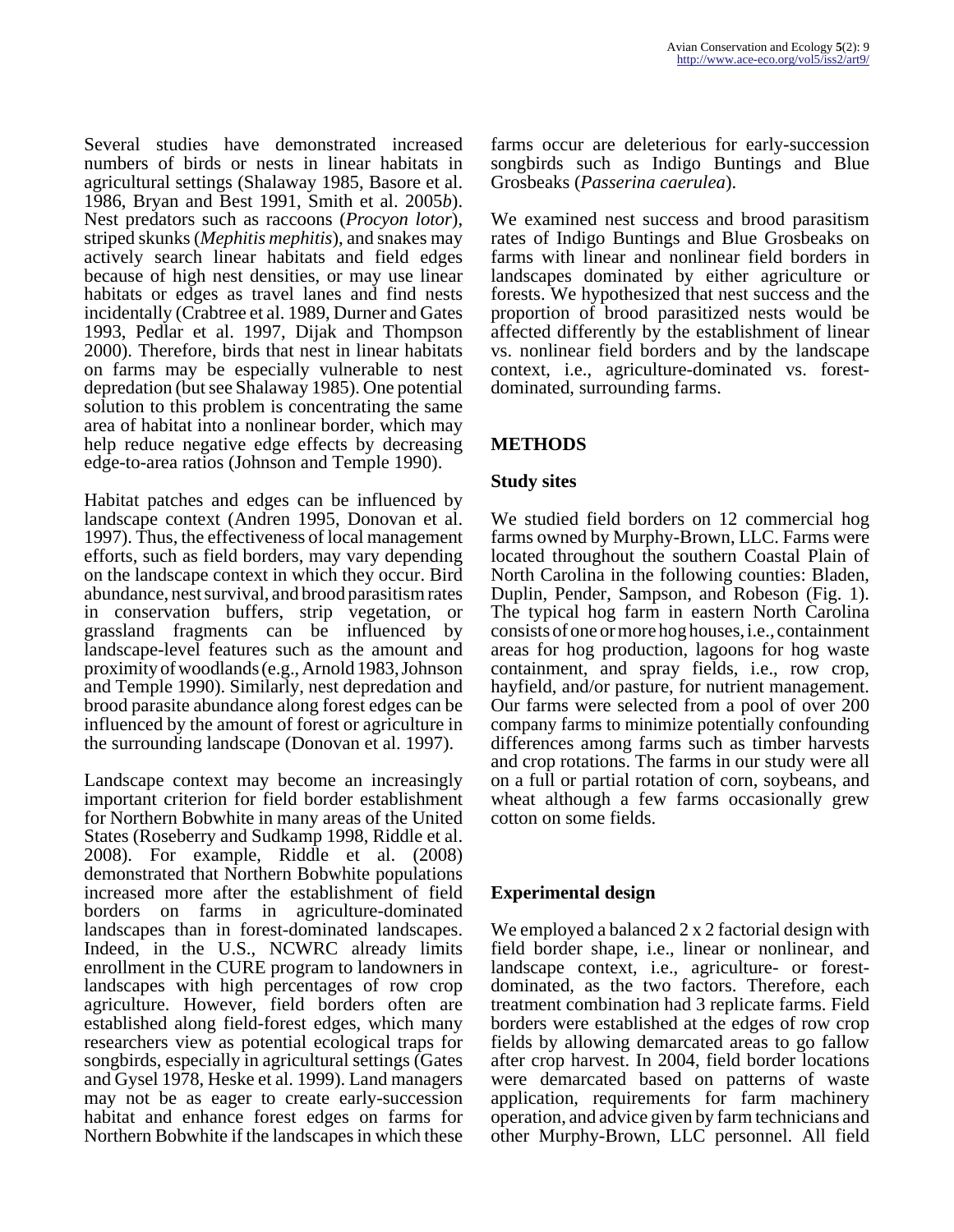

#### **Fig. 1**. Farm locations and treatment assignments in the Coastal Plain of North Carolina (2004-2006).

border habitats were out of crop production by the onset of the 2005 breeding season. Even though individual field border characteristics, e.g., area, and farm sizes varied, our goal was to standardize the relative amount of field border habitat among farms because the farm, and not the individual field or field border, was our unit of replication. Individual linear field borders were ~3 m wide and varied by length (range  $= 66.40 - 1248.37$  m; mean  $= 377.79$ ; SE  $= 38.19$ ) and therefore area (0.02-0.38 ha; mean =  $0.12$ ; SE =  $0.01$ ), whereas individual nonlinear field borders varied by shape and size  $(\text{range} = 0.05\text{-}2.48 \text{ ha}; \text{mean} = 0.26; \text{ SE} = 0.07).$ Nonlinear field border shapes were typically triangular, semicircular, or amoeboid depending on whether or not they were located in a field with angular, e.g., square or rectangular, or curvilinear boundaries. Total row crop area/farm and total field border area/farm ranged from 17.01 to 127.13 ha  $(\text{mean} = 48.6; \text{SE} = 9.26)$  and 0.44 to 3.81 ha (mean  $= 1.25$ ; SE  $= 0.27$ ), respectively. Nevertheless, field borders comprised an average of  $2.5\%$  (SE = 0.08) of the total row cropped area on each farm and this did not differ by treatment. These farms were part of a larger study on the effects of landscape and field border shape on Northern Bobwhite. Field border vegetation characteristics among treatments were nearly identical in the larger study and detailed descriptions and comparisons may be found in Riddle et al. (2008).

Farms were selected from landscapes that were designated as either focal areas or nonfocal areas primarily for Northern Bobwhite, but also for earlysuccession songbird management, by the NCWRC for their CURE program (Cobb et al. 2002). Howell et al. (2002) provided a full description of the criteria and methodology used to identify and differentiate these landscapes for Bobwhite management. For the purposes of this study, we emphasize that focal areas generally are agriculture-dominated landscapes, row crops in particular, whereas nonfocal areas generally are forest-dominated landscapes. To confirm that this was the case for our 12 farms, we located a central point on each farm and determined the amount of row crop and forest within a circular buffer with a radius of 2538 m (buffer area = 2023 ha). We used the same classification scheme with the same Landsat imagery as Howell et al. (2002) for this procedure. Farms in agriculture-dominated landscapes were surrounded by an average of 49.0  $\pm$  2.8% (mean  $\pm$  SE) row crops and 17.5  $\pm$  3.0%<br>forests. whereas farms in forest-dominated whereas farms in forest-dominated landscapes were surrounded by an average of 18.1  $\pm$  3.1% row crops and 48.4  $\pm$  6.5% forests. Therefore, the two landscapes were nearly perfect complements of each other with regard to the two parameters of interest.

We were not able to randomize field border shape on farms in either landscape because of the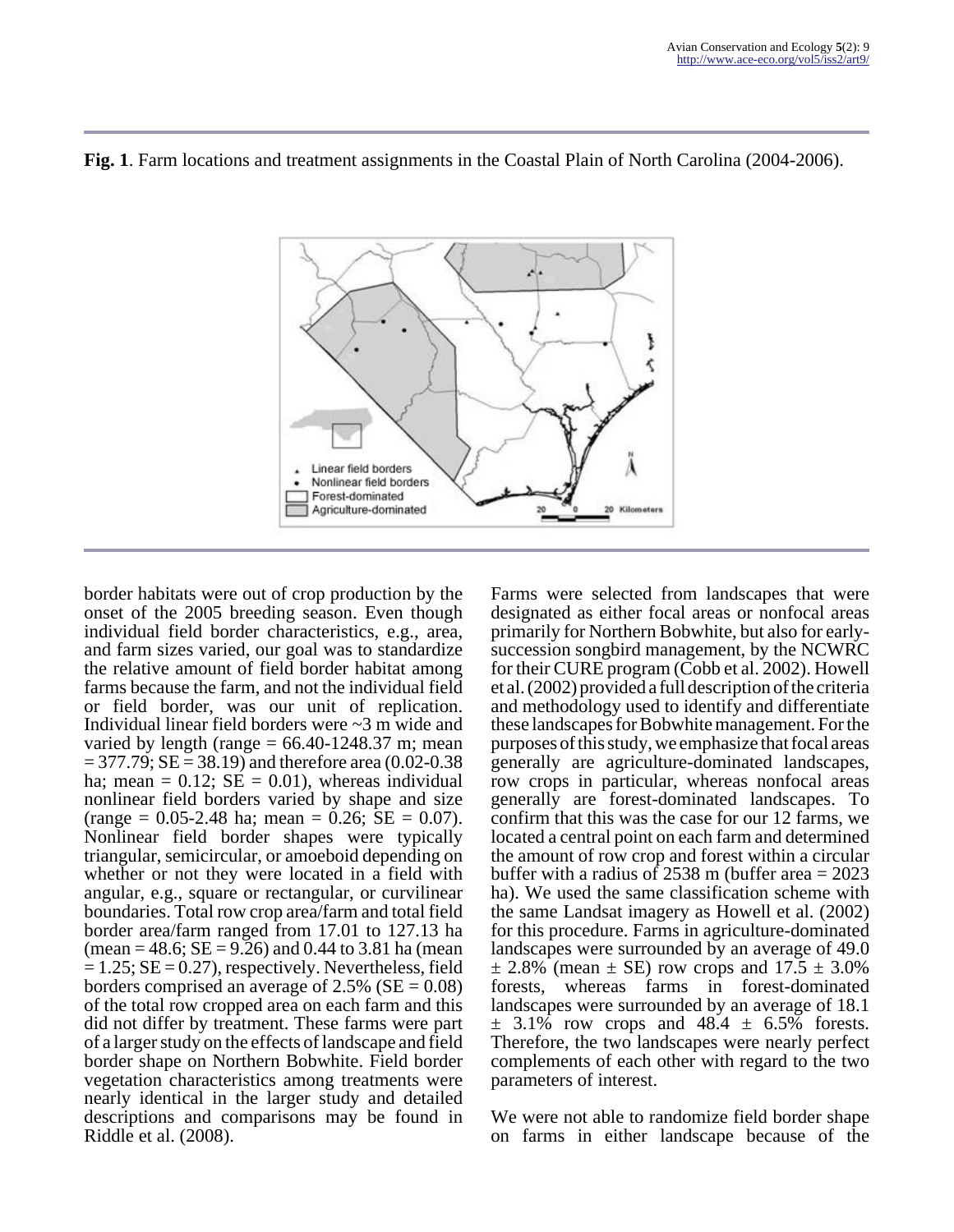constraints imposed by hog waste application patterns and regulatory requirements. However, the pre vs. posttreatment contrasts we were able to perform were robust to our lack of randomization (Morrison et al. 2001). Comparisons of response variables between landscapes were not as robust to nonrandomization and inferences from these test results may not be as powerful as in our before and after comparisons.

#### **Data collection**

We located and monitored bird nests on all farms. Farms were monitored from mid-May until the end of July in each year. In 2004, the pretreatment year, all potential early-succession nesting habitat on each farm was searched multiple times. This mainly involved searching forest edges and ditches along fields for nests. In 2005 and 2006, we expanded search efforts to include field border habitat as it became suitable for nesting. As in 2004, each farm was searched multiple times. In all years, we used a combination of systematic searches and behavioral cues to find nests. We monitored the nests of all species every three to five days. Very few birds actually nested in the field border habitat, probably because of the low occurrence of shrubs. Instead, most birds continued to nest in shrubs, small trees, and herbaceous vegetation along forest edges and ditches. However, we still considered the establishment and shape of field borders in our analysis because border shape still may have influenced nest survival via the potential effects on edge vegetation structure and predator movements along edges.

## **Analysis**

We focused on Indigo Bunting and Blue Grosbeak nests because they were the most common earlysuccession species nesting on our farms. We combined Indigo Bunting and Blue Grosbeak nests for analysis because they often were difficult to distinguish in the field without visual identification of adults. They also nested in similar locations and in the same plant species on our study sites. Nest survival probabilities were calculated for each farm using the Mayfield method to calculate a daily nest survival rate and then raising that to the average number of days (22) in the Indigo Bunting/Blue Grosbeak nesting cycle (Mayfield 1961, Mayfield 1975, Payne 1992, Ingold 1993). The proportion of brood parasitized nests was calculated for each farm by dividing the number of parasitized Bunting and Grosbeak nests by the total number of Bunting and Grosbeak nests on that farm. We analyzed nest survival probabilities and the proportion of brood parasitized nests using a 2 x 2 split-plot ANOVA (PROC GLM; SAS) with landscape context and habitat shape as whole-plot factors. The split-plot factor was year, i.e., the pretreatment year and the weighted average of the two posttreatment years. One-tailed preplanned orthogonal contrasts were used, in the absence of a landscape context\*habitat shape\*year interaction, to test for an overall effect of field borders, i.e., nest success and parasitism rates before field border establishment vs. after field border establishment. We also used one-tailed preplanned orthogonal contrasts to compare nest success and parasitism rates before and after field border establishment for both levels of each factor. Least-squares means are reported for all analyses. We did not use arcsine transformations in the following analyses because many of the response variable values were not extreme, i.e., 0-30% or 70-100% (Zar 1999). However, we did confirm that the same conclusions would be made with arcsine transformations. Nevertheless, we simply report the analyses on the untransformed data for the convenience of the reader. We also recognize that a number of recent methods exist for analyzing nest success data (e.g., Dinsmore et al. 2002, Shaffer 2004). We opted to use the Mayfield method in this case because the farm, not the nest, was the unit of replication for our treatments and we were not interested in modeling covariates on individual nests. Other researchers have taken a similar approach with early-succession species in experimental settings (e.g., Weldon and Haddad 2005).

## **RESULTS**

Over the course of the study, we located 166 Indigo Bunting/Blue Grosbeak nests. Sixty-three of these were parasitized by Brown-headed Cowbirds (*Molothrus ater*; Table 1).

There was no evidence for an interaction of landscape context, habitat shape, and year for nest survival probability ( $F_{1,8} = 0.02$ ,  $P = 0.8810$ ) or the proportion of brood parasitized nests ( $F_{1,8} = 0.36$ , P = 0.5661). Overall, nest survival probability and the proportion of brood parasitized nests did not change after the establishment of field borders (Table 2).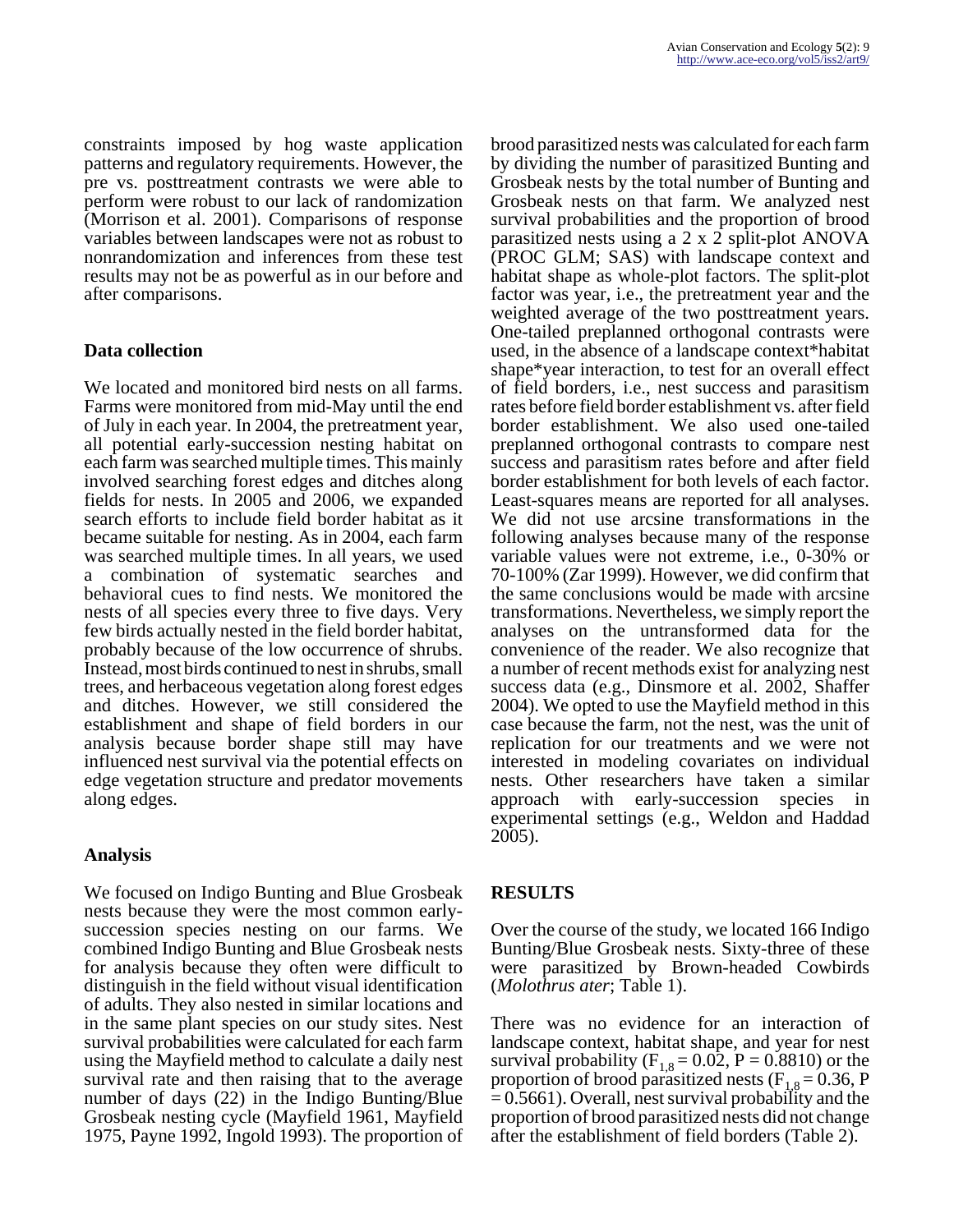|                       | Pretreatment |                  |          |                      | Posttreatment |                  |          |                      |
|-----------------------|--------------|------------------|----------|----------------------|---------------|------------------|----------|----------------------|
|                       | <b>Nests</b> | Exposure<br>days | Failures | Parasitized<br>nests | <b>Nests</b>  | Exposure<br>days | Failures | Parasitized<br>nests |
| Agriculture-Dominated | 8            | 78.5             | 4        | 2                    | 53            | 607              | 33       | 22                   |
| Forest-Dominated      | 13           | 130              | 9        | 9                    | 92            | 985              | 60       | 30                   |
| <b>Linear Borders</b> | 6            | 38.5             | 5        |                      | 43            | 415.5            | 27       | 12                   |
| Nonlinear Borders     | 15           | 170              | 8        | 10                   | 102           | 1176.5           | 66       | 40                   |

**Table 1.** Total number of nests, exposure days, failures, and parasitized nests in treatments, North Carolina (2004-2006).

There was no year\*landscape interaction for nest survival probability ( $F_{1,20} = 1.04$ ,  $P = 0.3381$ ) or the proportion of brood parasitized nests  $(F_{1,20} = 0.63,$  $P = 0.4510$ . Across all years, nest survival probabilities were more than twice as high in agriculture-dominated landscapes (mean = 0.39; SE  $= 0.09$ ) than in forest-dominated landscapes (mean  $= 0.17$ ; SE 0.09; F<sub>1,8</sub> = 7.67, P = 0.0243; Fig. 2). Overall the proportion of brood parasitized nests was  $0.33$  (SE = 0.07), but it did not differ between agriculture-dominated and forest-dominated landscapes (Fig. 2).

#### **DISCUSSION**

Field border establishment did not affect Indigo Bunting/Blue Grosbeak nest survival probabilities or the proportion of brood parasitized nests on our farms. Similarly, Marcus (1998) failed to detect differences in daily survival rates between nests on farms with or without field borders. Few Buntings and Grosbeaks actually nested in field borders in our study area or in that of Marcus (1998). Although field border shape may have been an important determinant of nest survival for individual nests actually in the borders, the primary benefit of our borders to Buntings and Grosbeaks nesting outside of the actual borders on field edges would have been softening of existing field-forest edges, i.e., increased heterogeneity of edges by the addition or enhancement of an herbaceous layer. Indigo Buntings and Blue Grosbeaks will nest in herbaceous vegetation, shrubs, small trees, and low branches on larger trees (Payne 1992, Ingold 1993). In general, field borders may have contained too little woody  $(2.80\%; SE = 0.67)$  vegetation to provide additional nesting sites for Buntings and Grosbeaks. Also, our field borders were dominated by dog fennel (*Eupatorium capillifolium*), which very rarely was used by Buntings or Grosbeaks as a nesting substrate (Riddle 2007).

The nest success probability for Indigo Bunting/ Blue Grosbeak was higher on farms in agriculturedominated landscapes (39%) than on farms in forest-dominated landscapes (17%). Our estimate of nest success for Indigo Bunting/Blue Grosbeak in agriculture-dominated landscapes was similar to that of Marcus (1998) for Indigo Bunting (39%) and Blue Grosbeak (41%). Weldon (2004) reported an Indigo Bunting nest success probability of 31% (averaged across treatments) in shrubby patches in a heavily forested matrix at the Savannah River Site in South Carolina. Indigo Bunting nest success was 21% in burned pine forests in the Georgia piedmont (White et al. 1999). Collectively, our results and those of Marcus (1998) suggest that agriculturedominated landscapes provide high quality habitats for birds such as Indigo Bunting and Blue Grosbeak when compared with nest success rates from forested landscapes in the southeastern U.S. However, more information is needed regarding individual female fecundity and fledgling survival in our study area.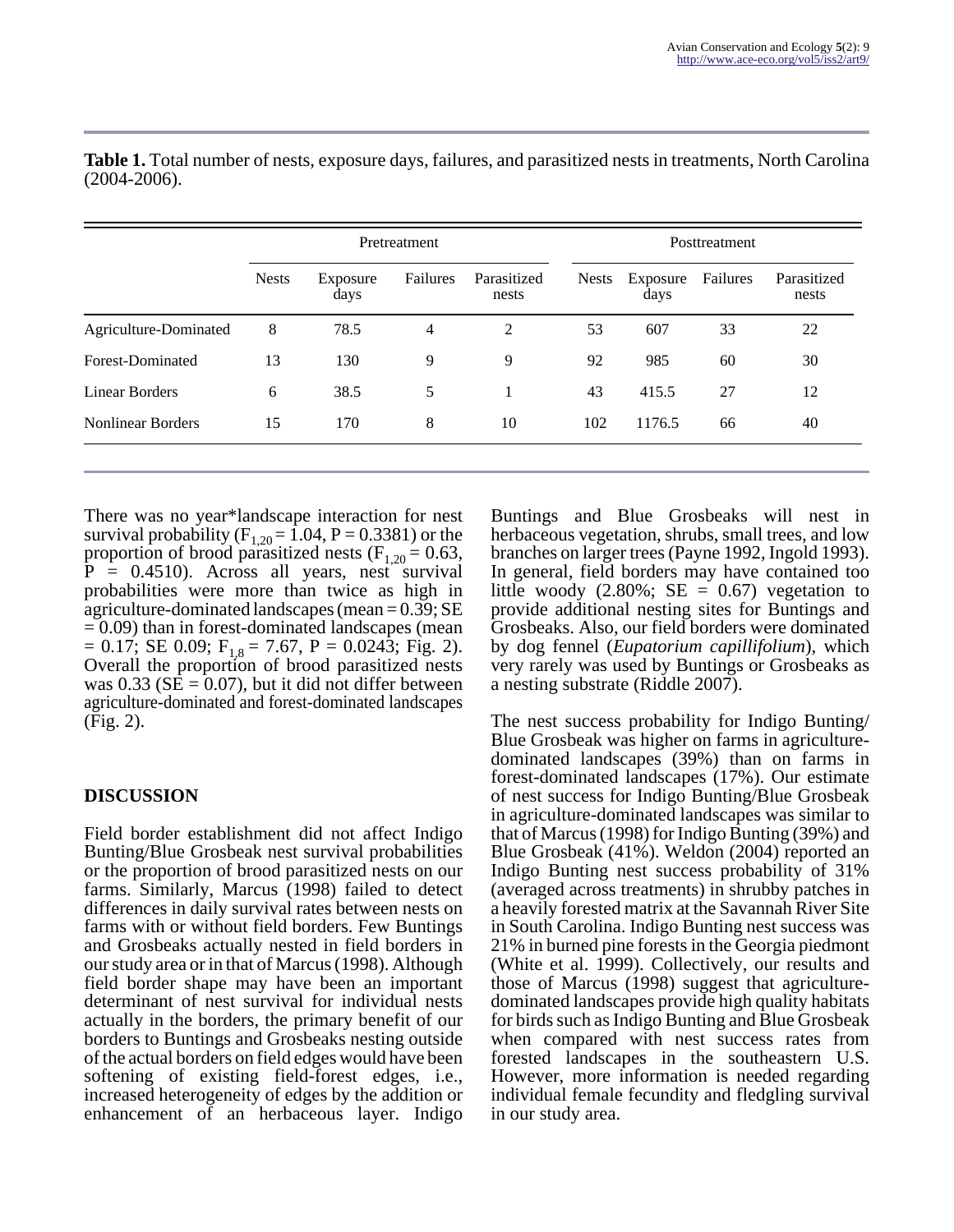|                                       | Field Border Establishment |            |                    |                |
|---------------------------------------|----------------------------|------------|--------------------|----------------|
|                                       | Pre                        | Post       | $t_8$ † $\ddagger$ | P <sub>8</sub> |
| Nest survival probabilities           |                            |            |                    |                |
| Agriculture-dominated                 | 0.44(0.15)                 | 0.34(0.11) | 0.5388             | 0.5960         |
| Forest-dominated                      | 0.09(0.15)                 | 0.26(0.11) | 0.8600             | 0.4000         |
| Nonlinear borders                     | 0.36(0.15)                 | 0.29(0.11) | 0.3854             | 0.7043         |
| Linear borders                        | 0.17(0.15)                 | 0.31(0.11) | 0.7098             | 0.4862         |
| Overall                               | 0.26(0.11)                 | 0.30(0.08) | 0.2332             | 0.8178         |
| Proportion of brood parasitized nests |                            |            |                    |                |
| Agriculture-dominated                 | 0.25(0.16)                 | 0.33(0.11) | 0.3854             | 0.7045         |
| Forest-dominated                      | 0.45(0.16)                 | 0.31(0.11) | 0.7065             | 0.4876         |
| Nonlinear borders                     | 0.54(0.16)                 | 0.37(0.11) | 0.7984             | 0.4345         |
| Linear borders                        | 0.17(0.16)                 | 0.26(0.11) | 0.4778             | 0.6385         |
| Overall                               | 0.35(0.11)                 | 0.32(0.08) | 0.2319             | 0.8190         |

**Table 2**. Least-squares means (SE) of Indigo Bunting (*Passerina cyanea*) / Blue Grosbeak (*Passerina caerulea*) nest survival probabilities and the proportion of brood parasitized nests on farms, North Carolina (2004-2006).

†Absolute value of observed t statistic.

‡All tests are one-tailed.

§Probability of observing the associated, or larger, t statistic.

We suggest that nest success in agriculturedominated landscapes was high because lack of forest cover may have limited important nest predators. In particular, we believe snakes were the primary nest predator because most depredated nests were placed between 1 and 2 m from the ground in small salt myrtle (*Baccharis halimifolia*) branches (J. D. Riddle, *personal observation*) where dexterous mesomammals such as raccoons could not reach them without climbing or manipulating the vegetation. In salt myrtle, this would have caused noticeable plant and nest damage, which was not observed in most cases. We observed snakes, such as the black rat snake (*Elaphe obsoleta*), along

field edges and in shrubs. Black rat snakes may encounter nests in and around the forest margins they use for thermoregulation, foraging, and travel. Several studies suggest the ideal landscape for a black rat snake is likely a mosaic of small fields interspersed with forest (Weatherhead and Charland 1985, Durner and Gates 1993, Blouin-Demers and Weatherhead 2001). The numerous large fields and low amount of forest cover (18.5%) in agriculturedominated landscapes may be insufficient to support black rat snakes to the same degree as forestdominated landscapes. Durner and Gates (1993) suggested that high percentages of row crop decrease the suitability of landscapes for black rat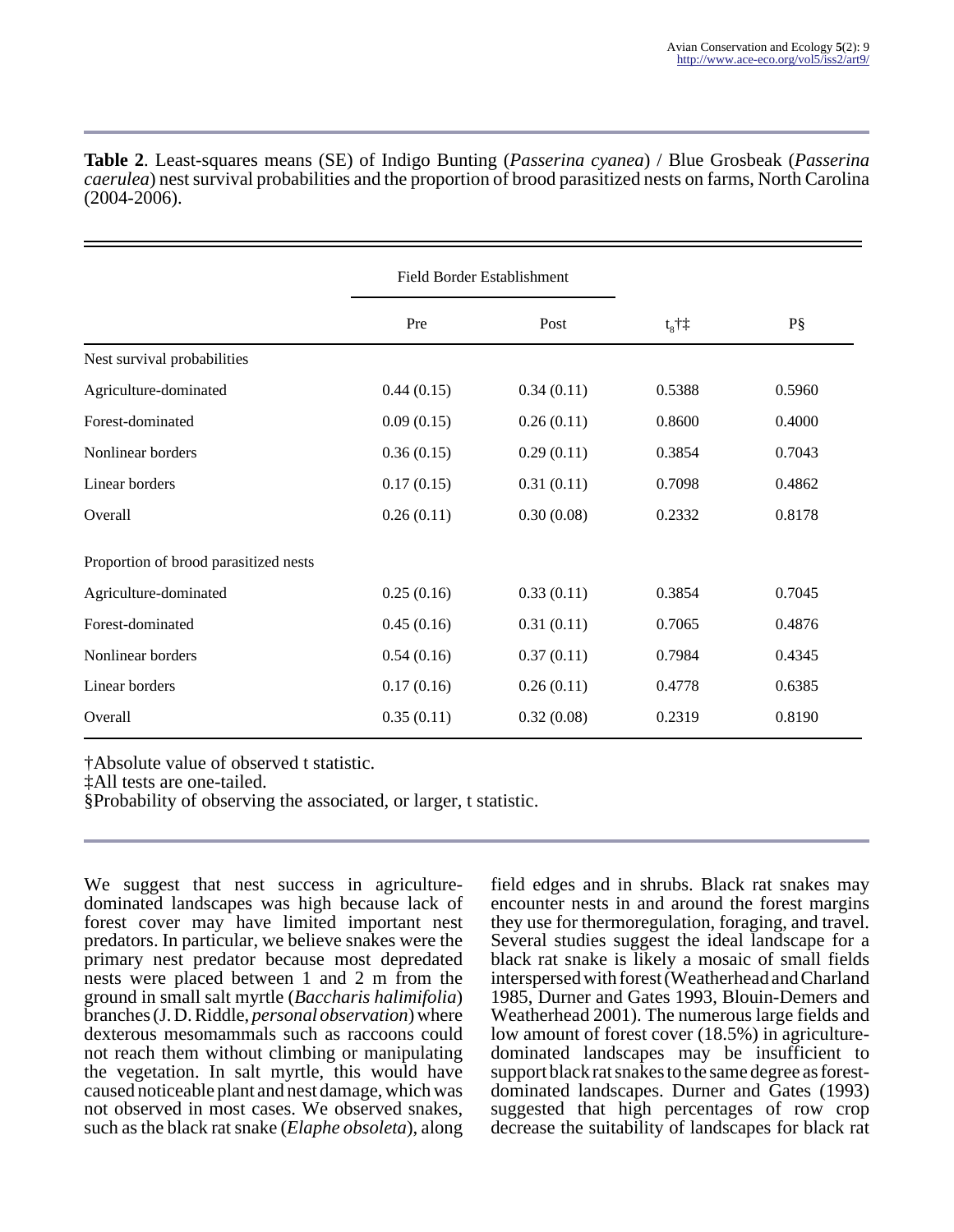**Fig. 2.** Least-squares means and 95% CI for Indigo Bunting (*Passerina cyanea*) / Blue Grosbeak (*Passerina caerulea*) nest success probabilities and the proportion of brood parasitized nests on farms in agriculture- and forest-dominated landscapes, North Carolina (2004-2006).



snakes because they are not used for travel or foraging, and probably expose the snakes to greater risk of predation (see also Keller and Heske 2000). It is also possible that corvids depredated some nests, which could have been difficult to distinguish from snake depredation (Thompson and Burhans 2003). However, corvids may be less common nest predators than snakes in a shrubby environment (Thompson and Burhans 2003). Additionally, corvids did not appear to be more abundant on farms in forest-dominated landscapes than on farms in agriculture-dominated landscapes in our study (J. D. Riddle, *unpublished data*).

Our overall estimate of brood parasitism (33%) did not differ between landscapes with markedly different amounts of forest cover, and was high when compared with other studies in the southeastern U.S. For example, Marcus (1998) reported only 5.9% of nests parasitized by Brownheaded Cowbirds. In old-field habitat on James Island, South Carolina, Bunting and Grosbeak parasitism levels were 11.1% and 23.5%, parasitism levels were  $11.1\%$ respectively (Whitehead et al. 2002). Kilgo and Moorman (2003) reviewed parasitism rates for several known Cowbird hosts in forested areas (≥ 80% forests) in the southeastern Coastal Plain, and reported average parasitism levels of 17.2% and 0% for Indigo Buntings and Blue Grosbeaks,

respectively. However, they addressed the need for more work in areas of the Coastal Plain where agriculture was a more prevalent landscape feature (Kilgo and Moorman 2003). Our results suggest higher parasitism levels are possible in agricultural areas in the southeastern U.S. than reported previously. We suggest farm operations specific to our study sites may have attracted Brown-headed Cowbirds. Hog farms usually have one to two covered grain bins for every hog house. Spillage as feed trucks fill these bins provides foraging opportunities for Cowbirds and may indirectly increase parasitism rates nearby. Regardless, brood parasitism by Brown-headed Cowbirds in the southeastern U.S. deserves more attention than previously thought (e.g., Wiedenfeld 2000), and could be especially harmful for single-brooded species, such as the Yellow-breasted Chat (*Icteria virens*; Whitehead et al. 2002).

#### **CONCLUSION**

Multiple authors have addressed the need for a landscape-level approach to avian conservation (Freemark et al. 1995, Petit et al. 1995, Donovan et al. 1997, Heske et al. 2001). Landscape-level patterns in nest success, predator communities, and brood parasites can differ for individual bird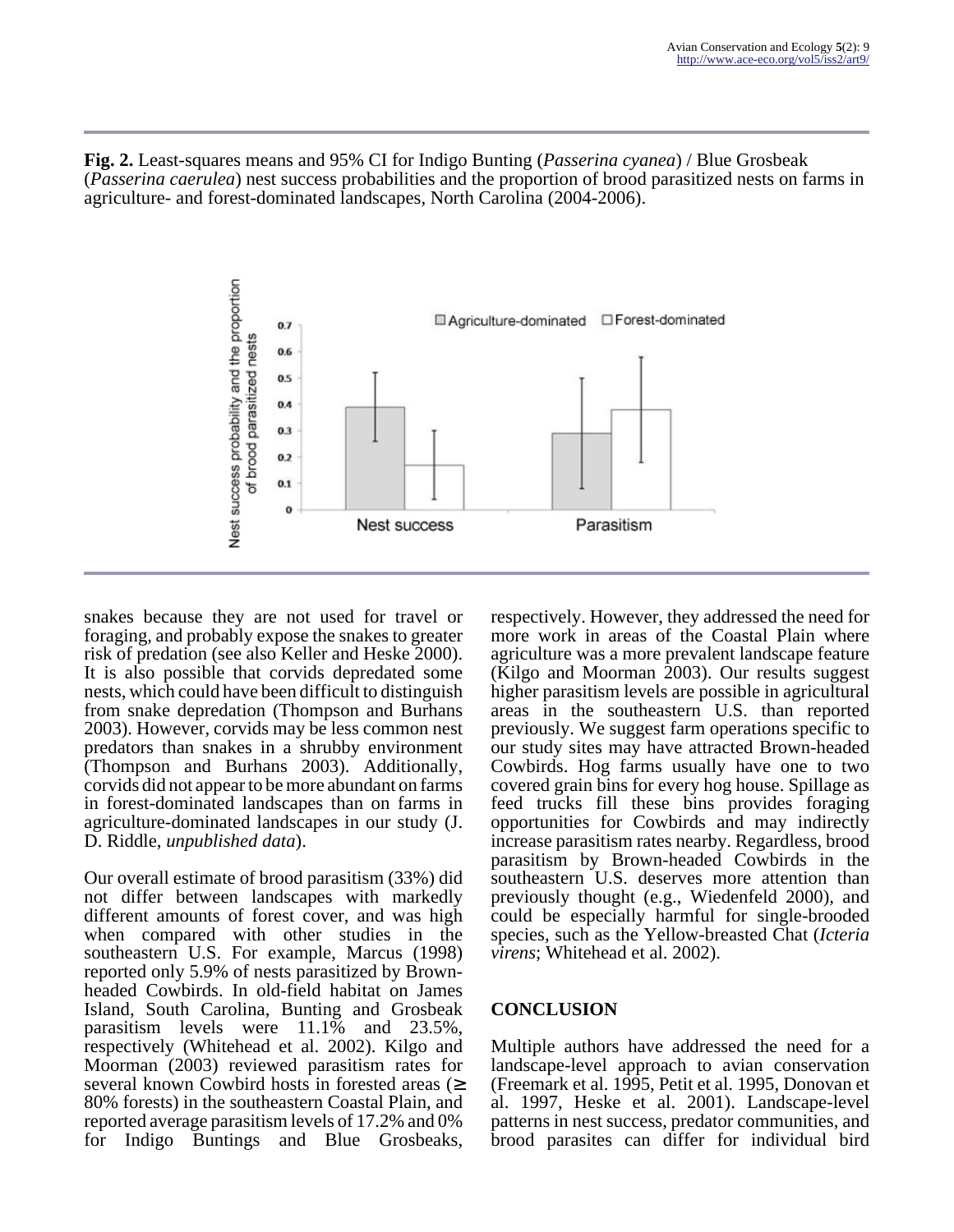species, guilds, and between and within regions (Donovan et al. 1997, Woodward et al. 2001). The need has been emphasized for manipulative and comparative studies within and between regions to identify areas where landscape-level patterns are favorable for target species and therefore most conducive to local management activities. This need is particularly great with regard to agriculturally fragmented landscapes and farmland habitat structures such as field borders (Freemark et al. 1995, Heske et al. 2001).

We were unable to document any effects of field border establishment on early-succession songbirds, probably because too little field border habitat was created on individual farms. Additionally, the sample size of farms was relatively small which may have increased Type II error rates. Regardless, the field borders we established likely contained too little of a woody component to be attractive nest sites for Indigo Buntings and Blue Grosbeaks. Given the early stages of our field border habitat, perhaps it would have been helpful to include Common Yellowthroats (*Geothlypis trichas*), or other songbirds which prefer grassy and herbaceous-dominated habitats in our focal species group. Based on the nest survival probabilities we observed, it appears that agriculture-dominated landscapes can have greater management potential than forest-dominated landscapes for Indigo Buntings and Blue Grosbeaks. Future studies on the use of field borders as management tools for these birds should be performed across time periods long enough to promote shrub development; also, these studies should attempt to identify the landscapelevel mechanisms in agriculture-dominated landscapes that favor high nest success probabilities for Indigo Buntings and Blue Grosbeaks.

*Responses to this article can be read online at: <http://www.ace-eco.org/vol5/iss2/art9/responses/>*

#### **Acknowledgments:**

*We thank our field technicians F. Perkins, A. Savage, W. Ricks, C. Reddy, J. Remmington, K. Yantis, S. Long, and A. Sabatine for many long hours in the field. F. Perkins also cosupervised several technicians and helped coordinate research activities. D. Williamson, K. Westerbeak, and all of the Murphy-Brown, LLC staff provided invaluable*

*assistance in farm selection, farm access, field border location, and other study logistics. A. Oswald and family and Murphy Family Farms provided housing. T. Sharpe provided technical advice and encouragement. K. Pollock provided invaluable statistical advice and helpful comments on this manuscript. P. Bromley, D. Cobb, N. Haddad, S. Nelson, and T. Simons also provided helpful comments on this manuscript. This project was supported financially by the Department of Forestry and Environmental Resources and the Fisheries and Wildlife Sciences Program at North Carolina State University, the North Carolina Wildlife Resources Commission, Murphy-Brown, LLC, and a grant from the USDA-NRCS/Mississippi State University Bobwhite Restoration Project.*

#### **LITERATURE CITED**

**Andren, H.** 1995. Effects of landscape composition on predation rates at habitat edges. Pages 225-255 *in* L. Hansson, L. Fahrig, and G. Merriam, editors. *Mosaic Landscapes and Ecological Processes.* Chapman and Hall, London, UK.

**Arnold, G. W.** 1983. The influence of ditch and hedgerow structure, length of hedgerows, and area of woodland and garden on bird numbers on farmland. *Journal of Applied Ecology* **20**:731-750.

**Askins, R. A.** 1993. Population trends in grassland, shrubland, and forest birds in eastern North America. *Current Ornithology* **11**:1-34.

**Basore, N. S., L. B. Best, and J. B. Wooley, Jr.** 1986. Bird nesting in Iowa no-tillage and tilled cropland. *Journal of Wildlife Management* **50**:19-28.

**Blouin-Demers, G., and P. J. Weatherhead.** 2001. Habitat use by black rat snakes (*Elaphe obsoleta obsoleta*) in fragmented forests. *Ecology* **82**:2882-2896.

**Brawn, J. D., S. K. Robinson, and F. R. Thompson, III.** 2001. The role of disturbance in the ecology and conservation of birds. *Annual Review of Ecology and Systematics* **32**:251-276.

**Brennan, L. A.** 1991. How can we reverse the northern bobwhite population decline? *Wildlife Society Bulletin* **19**:544-555.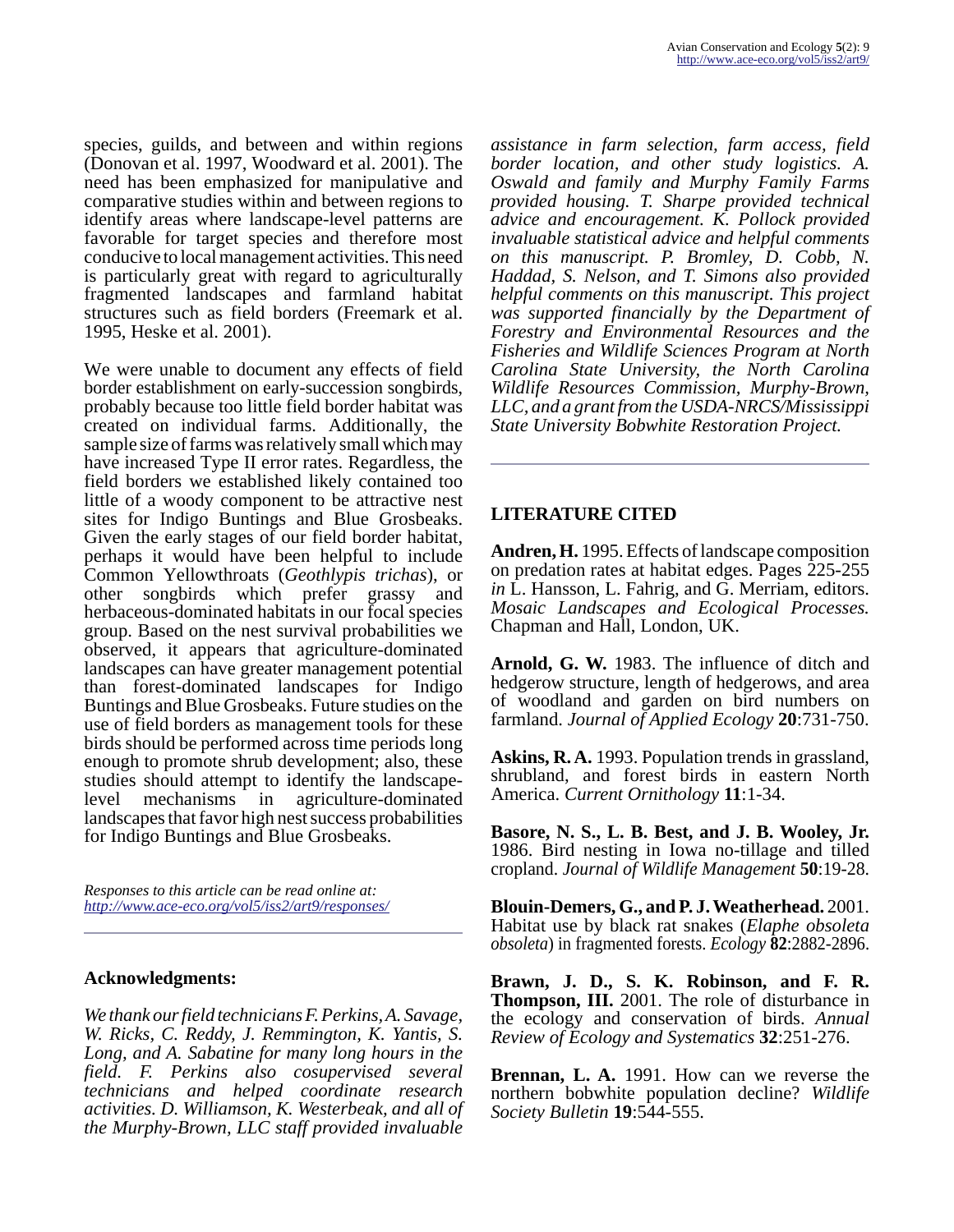**Bryan, G. G., and L. B. Best.** 1991. Bird abundance and species richness in grassed waterways in Iowa rowcrop fields. *American Midland Naturalist* **126**:90-102.

**Cobb, D. T., T. L. Sharpe, D. Sawyer, and D. O. Baumbarger.** 2002. Integrating early-successional wildlife and habitats into North Carolina's 21st century landscape. *Proceedings of the Annual Conference of the Southeastern Association of Fish and Wildlife Agencies* **56**:124-135.

**Crabtree, R. L., L. S. Broome, and M. L. Wolfe.** 1989. Effect of habitat characteristics on gadwall nest predation and nest-site selection. *Journal of Wildlife Management* **53**:129-137.

**Dijak, W. D., and F. R. Thompson, III.** 2000. Landscape and edge effects on the distribution of mammalian predators in Missouri. *Journal of Wildlife Management* **64**:209-216.

**Dimmick, R. W., M. J. Gudlin, and D. F. McKenzie.** 2002. *The northern bobwhite conservation initiative.* Miscellaneous publication of the Southeastern Association of Fish and Wildlife Agencies, South Carolina, USA.

**Dinsmore, S. J., G. C. White, and F. L. Knopf.** 2002. Advanced techniques for modeling avian nest survival. *Ecology* **83**:3476-3488.

**Donovan, T. M., P. W. Jones, E. M. Annand, and F. R. Thompson, III.** 1997. Variation in local-scale edge effects: mechanisms and landscape context. *Ecology* **78**:2064-2075.

**Durner, G. M., and J. E. Gates.** 1993. Spatial ecology of black rat snakes on Remington Farms, Maryland. *Journal of Wildlife Management* **57**:812-826.

**Fleming, K. K., and W. M. Giuliano.** 1998. Effect of border-edge cuts on birds at woodlot edges in southwestern Pennsylvania. *Journal of Wildlife Management* **62**:1430-1437.

**Freemark, K. E., J. B. Dunning, S. J. Hejl, and J. R. Probst.** 1995. A landscape ecology perspective for research, conservation, and management. Pages 381-427 *in* T. E. Martin and D. M. Finch, editors. *Ecology and Management of Neotropical Migratory Birds.* Oxford University Press, New York, New York, USA.

**Gates, J. E., and L. W. Gysel.** 1978. Avian nest dispersion and fledging success in field-forest ecotones. *Ecology* **59**:871-883.

**Heske, E. J., S. K. Robinson, and J. D. Brawn.** 1999. Predator activity and predation on songbird nests on forest-field edges in east-central Illinois. *Landscape Ecology* **14**:345-354.

**Heske, E. J., S. K. Robinson, and J. D. Brawn.** 2001. Nest predation and neotropical migrant songbirds: piecing together the fragments. *Wildlife Society Bulletin* **29**:52-61.

**Howell, D. L., D. T. Cobb, and T. L. Sharpe.** 2002. Selection of focal areas for northern bobwhite enhancement on private lands in North Carolina. *Proceedings of the Annual Conference of the Southeastern Association of Fish and Wildlife Agencies* **56**:159-170.

**Hunter, W. C., D. A. Buehler, R. A. Canterbury, J. L. Confer, and P. B. Hamel.** 2001. Conservation of disturbance-dependent birds in eastern North America. *Wildlife Society Bulletin* **29**:440-455.

**Ingold, J. L.** 1993. Blue grosbeak (*Guiraca caerulea*). *In* A. Poole, P. Stettenheim, and F. Gill, editors. *The birds of North America,* no 79. Academy of Natural Sciences, Philadelphia, and American Ornithologists' Union, Washington, D. C., USA.

**Johnson, R. G, and S. A. Temple.** 1990. Nest predation and brood parasitism of tallgrass prairie birds. *Journal of Wildlife Management* **54**:106-111.

**Keller, W. L., and E. J. Heske.** 2000. Habitat use by three species of snakes at the Middle Fork Fish and Wildlife Area, Illinois. *Journal of Herpetology* **34**:558-564.

**Klimstra, W. D.** 1982. Bobwhite quail and changing land use. *Proceedings of the National Bobwhite Quail Symposium* **2**:1-5.

**Kilgo, J. C., and C. E. Moorman.** 2003. Patterns of cowbird parasitism in the southern Atlantic coastal plain and piedmont. *Wilson Bulletin* **115**:277-284.

**Marcus, J. F.** 1998. *The effects of predation and habitat improvement on farmland birds.* Thesis,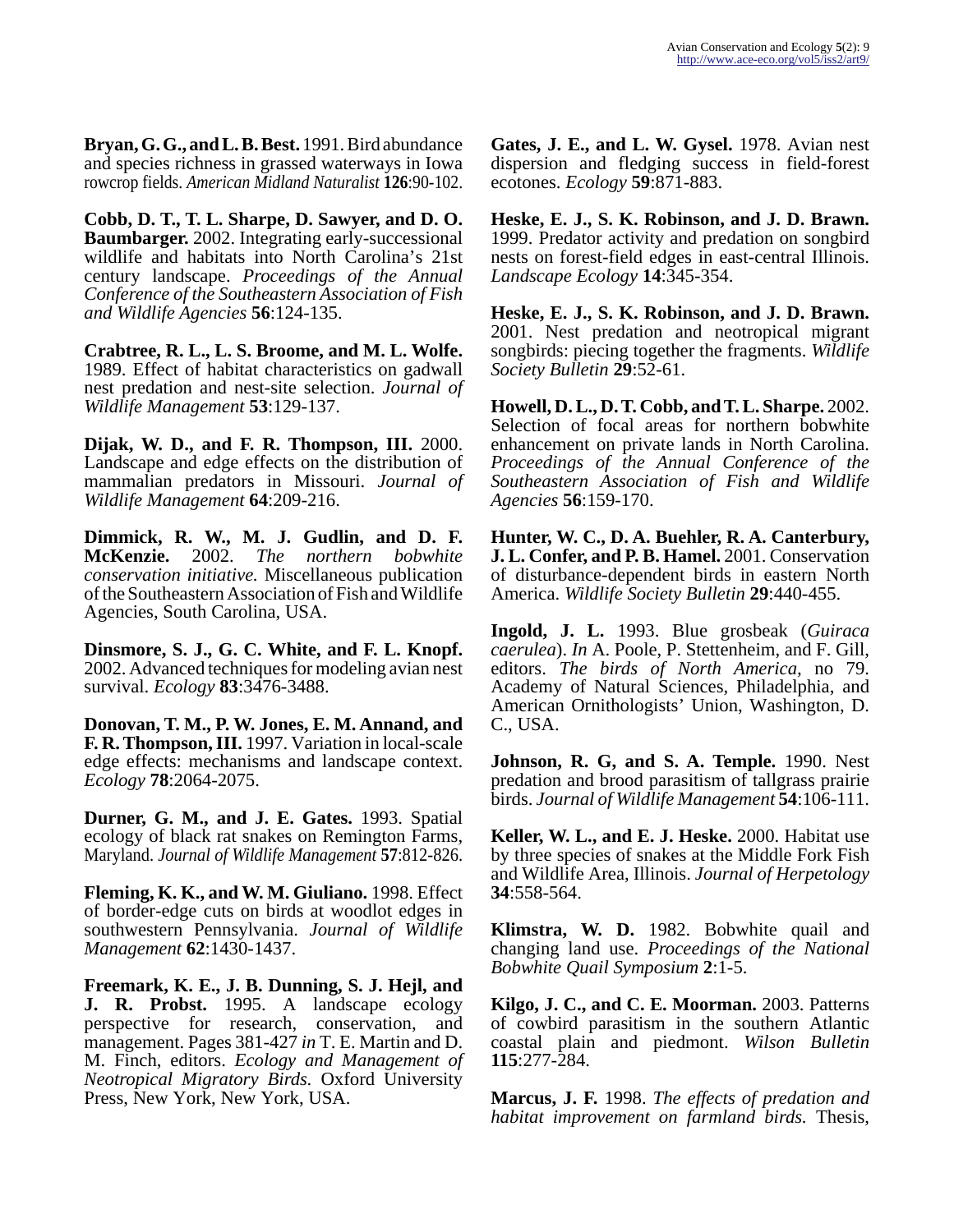North Carolina State University, Raleigh, North Carolina, USA.

**Marcus, J. F., W. E. Palmer, and P. T. Bromley.** 2000. The effects of farm field borders on overwintering sparrow densities. *Wilson Bulletin* **112**:517-523.

**Mayfield, H. F.** 1961. Nesting success calculated from exposure. *Wilson Bulletin* **73**:255-261.

**Mayfield, H. F.** 1975. Suggestions for calculating nest success. *Wilson Bulletin* **87**:456-466.

**Morgan, K. A., and J. E. Gates.** 1982. Bird population patterns in forest edge and strip vegetation at Remington Farms, Maryland. *Journal of Wildlife Management* **46**:933-944.

**Morris, J. T.** 1998. *Conservation decisions of agricultural producers in eastern North Carolina.* Dissertation, North Carolina State University, Raleigh, North Carolina, USA.

**Morrison, M. L., W. M. Block, M. D. Strickland, and W. L. Kendall.** 2001. *Wildlife Study Design.* Springer, New York, New York, USA.

**Palmer, W. E., S. D. Wellendorf, J. R. Gillis, and P. T. Bromley.** 2005. Effect of field borders and nest-predator reduction on abundance of northern bobwhites. *Wildlife Society Bulletin* **33**:1398-1405.

**Payne, R. B.** 1992. Indigo bunting (*Passerina cyanea*). *In* A. Poole, P. Stettenheim, and F. Gill, editors. *The birds of North America*, no 4. Academy of Natural Sciences, Philadelphia, and American Ornithologists' Union, Washington, D.C., USA.

**Pedlar, J. H., L. Fahrig, and H. G. Merriam.** 1997. Raccoon habitat use at 2 spatial scales. *Journal of Wildlife Management* **61**:102-112.

**Petit, L. J., D. R. Petit, and T. E. Martin.** 1995. Landscape-level management of migratory birds: looking past the trees to see the forest. *Wildlife Society Bulletin* **23**:420-429.

**Puckett, K. M., W. E. Palmer, P. T. Bromley, J. R. Anderson, Jr., and T. L. Sharpe.** 1995. Bobwhite nesting ecology and modern agriculture: a management experiment. *Proceedings of the Annual Conference of the Southeastern Association of Fish and Wildlife Agencies* **49**:505-515.

**Puckett, K. M., W. E. Palmer, P. T. Bromley, J. R. Anderson, Jr., and T. L. Sharpe.** 2000. Effects of filter strips on habitat use and home range of northern bobwhites on Alligator River National Wildlife Refuge. *Proceedings of the National Bobwhite Quail Symposium* **4**:26-31.

**Riddle, J. D.** 2007. *Maximizing the impact of field borders for quail and early-succession songbirds: what's the best design for implementation?* Dissertation, North Carolina State University, Raleigh, North Carolina, USA.

**Riddle, J. D., C. E. Moorman, and K. H. Pollock.** 2008. The importance of habitat shape and landscape context to northern bobwhite populations. *Journal of Wildlife Management* **72**:1376-1382.

**Roseberry, J. L.** 1993. Bobwhite and the "new" biology. *Proceedings of the National Bobwhite Quail Symposium* **3**:16-20.

**Roseberry, J. L., and S. D. Sudkamp.** 1998. Assessing the suitability of landscapes for northern bobwhite. *Journal of Wildlife Management* **62**:895-902.

**SAS Institute** 2006. Version 9.1.3. SAS Institute, Cary, North Carolina, USA.

**Shaffer, T. L.** 2004. A unified approach to analyzing nest success. *Auk* **121**:526-540.

**Shalaway, S. D.** 1985. Fencerow management for nesting birds in Michigan. *Wildlife Society Bulletin* **13**:302-306.

**Smith, M. D., P. J. Barbour, L. W. Burger, Jr., and S. J. Dinsmore.** 2005*a*. Density and diversity of overwintering birds in managed field borders in Mississippi. *Wilson Bulletin* **117**:258-269.

**Smith, M. D., P. J. Barbour, L. W. Burger, Jr., and S. J. Dinsmore.** 2005*b*. Breeding bird abundance and diversity in agricultural field borders in the Black Belt Prairie of Mississippi. *Proceedings of the Annual Conference of the Southeastern Association of Fish and Wildlife Agencies* **59**:43-56.

**Stoddard, H. L.** 1931. *The bobwhite quail: its habits, preservation, and increase.* Third edition. Charles Scribner's Sons, New York, New York, USA.